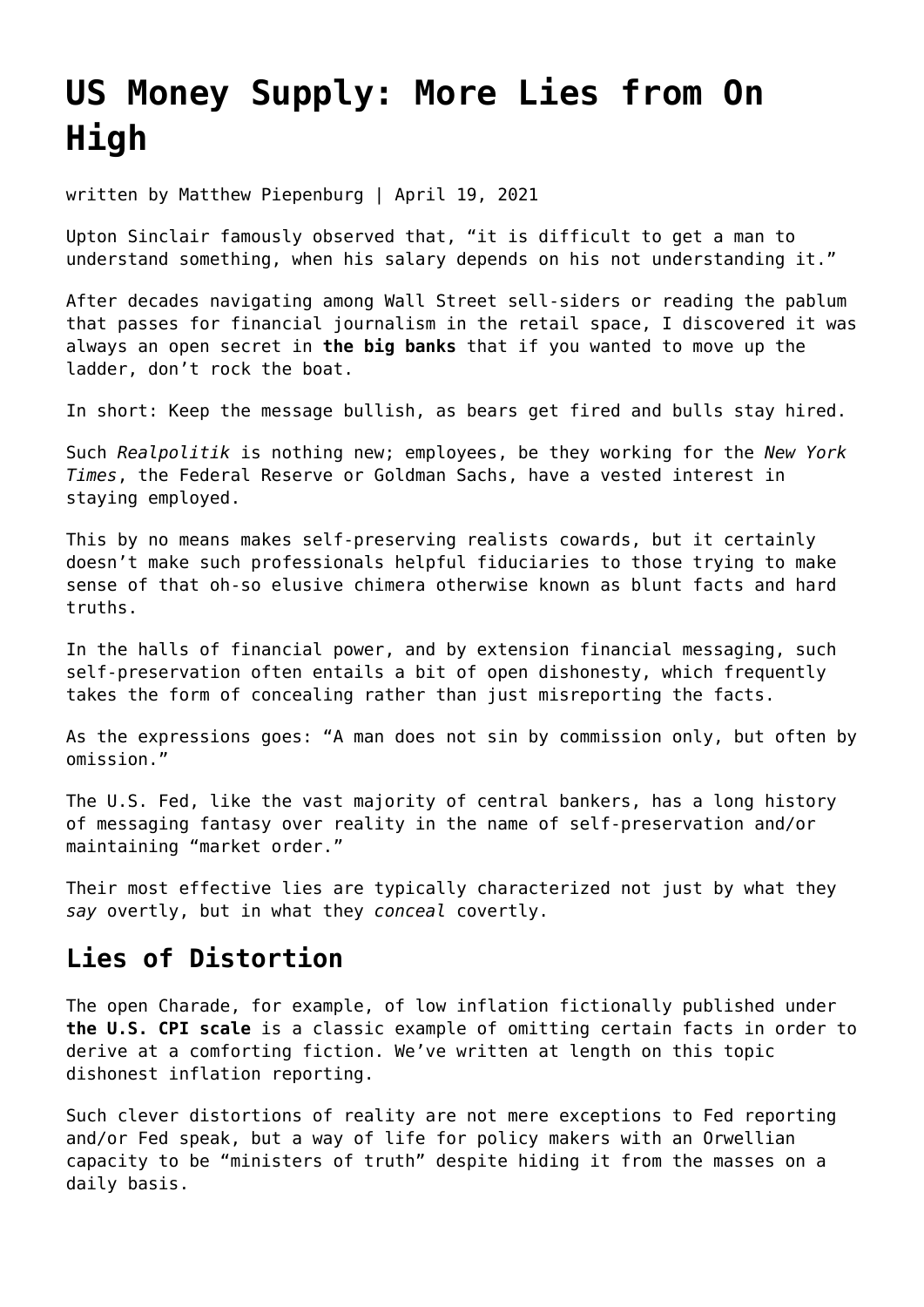### **Lies of Omission**

As for hiding facts, perhaps you've noticed something which the main stream media has largely overlooked, namely that the Fed recently decided to suspend the *weekly* reporting of the M1 and M2 data which typically came out every Thursday at 4:30 PM.

And if you want to know why, the answer is as simple as it is predictable: When policy makers don't like the facts, they just bury them.

Like a child seeking to hide a bad report card from his parents, the Fed likes to hide bad news from the masses.

Take, for example, the following graph of the rise in the M1 supply, which tracks the level of current hard cash notes, coins, paper money and checking account deposits.

As of April 2021, the M1 supply has gone from \$4.5T to \$18.1, a rise of 450%



Needless to say, such data represents a pretty bad report card for the Fed's failed monetary experiment of unlimited QE.

Staggering M1 data like this has many embarrassing and undeniable implications regarding inflationary risk, currency risk, social risk and hence political risk.

The Fed's solution to the problem? *Hide it*.

We see the same suspension of *weekly* M2 data, which comprises the M1 money supply *plus* the amount of dollars in saving accounts, mutual funds and money market securities. As the graph below confirms, the M2 levels have recently surged by 30% from \$15T to just under \$20T: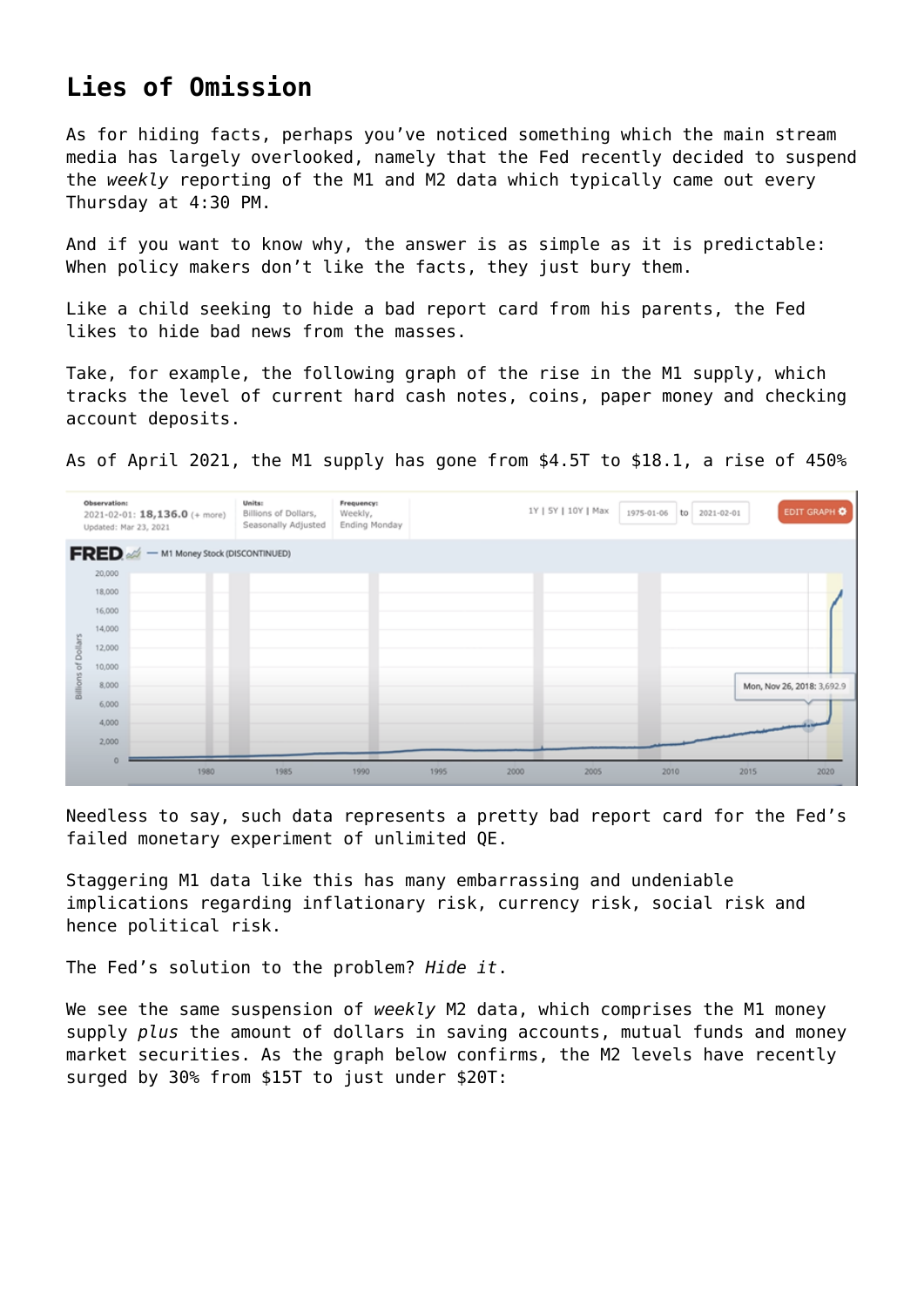

Given that such a dramatic money supply rise points directly to the consequences of extreme money creation which leads to extreme inflation (which, after all, is *defined* by money supply) and hence extreme currency debasement, the Fed naturally chose to discontinue such weekly reporting of the same.

## **A Foundation of Lies**

Again, such lies of omission are nothing new for a *private* bank whose very name "*Federal* Reserve" is itself an open lie, as is the irony of it being headquartered on *Constitution* Ave., despite our founding father's clear and Jeffersonian intent to *never* allow such a bank within our Constitution…

#### **The Same Ol' Same Ol'**

Be reminded, for example, that as the U.S. was marching straight into the Great Financial Crisis of 2008, (unleashed by Fed Chairman Alan Greenspan's pre-08 rate cuts), an embarrassed yet truth-challenged Fed decided to *fully* discontinue M3 reporting in 2006.

In short, we see a familiar pattern: When the data is bad, hide it.

M3 money supply was the measure of M2 money supply *plus* institutional money market funds, larger deposits and larger liquid assets.

It too was a screaming indicator of trouble ahead, and thus the Fed simply chose to cancel the truth; M3 reporting by the Fed vanished and has *never* come back.

*Cancelling* truths, alas, appears to have become a national pastime in a country where even Dr. Seuss is a cultural threat…

The sad truth, however, for those who are willing to report, share and face it, is no great mystery: Grotesque elevations in the money supply mathematically destroys the purchasing power of the underlying currency.

And as for grotesque levels of money printing, just use your own two eyes—The Fed, along with all the major central banks, are trigger happy money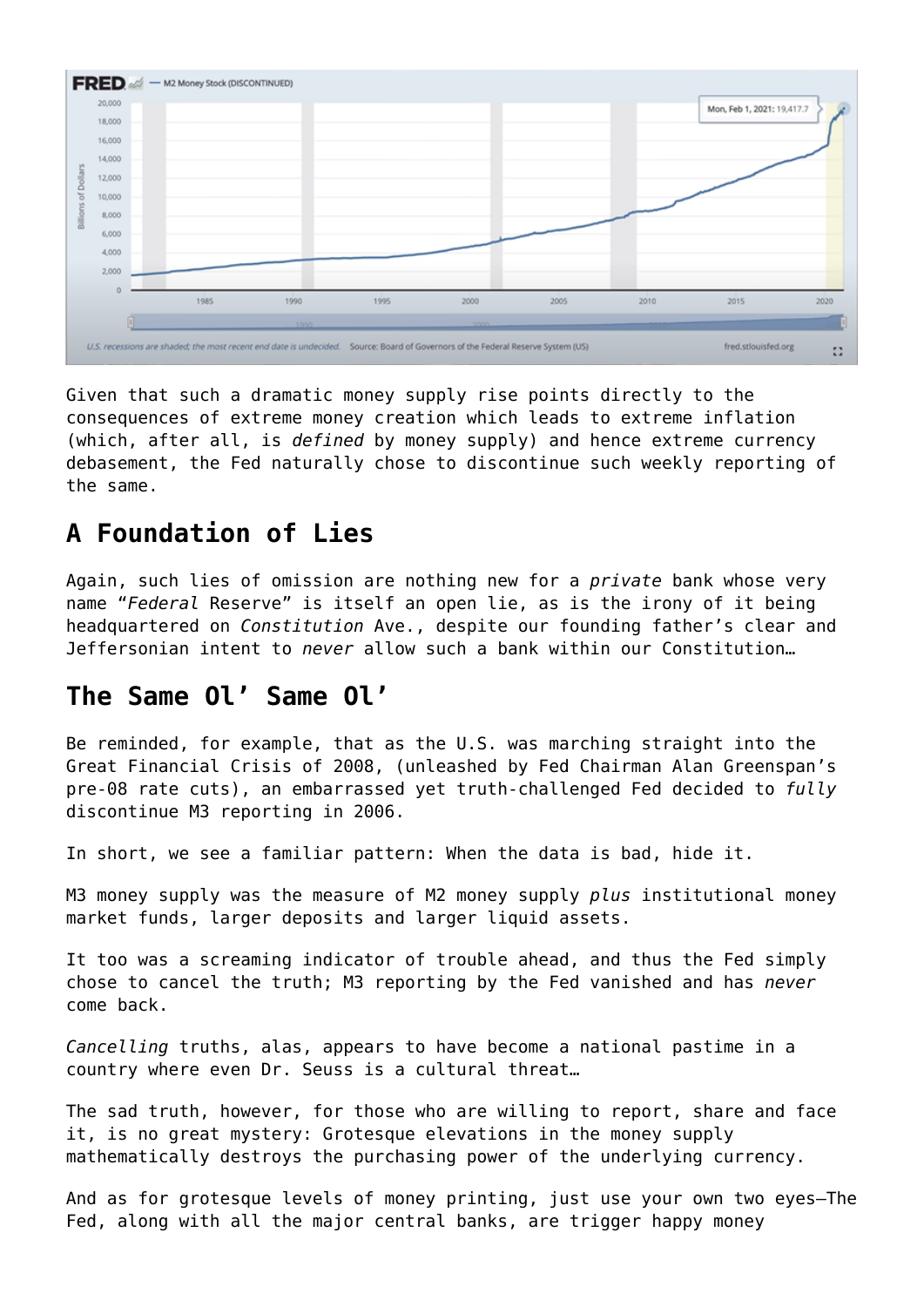printers, and as such are killing all the major currencies with the same QE bullet:



The trillions of U.S. dollars created out of thin air in 2020, as well as the trillions which preceded this printing-frenzy between 2009-2014 (QE1-QE4), have dire consequences on the purchasing power of America's once sacred but now totally inflated, and hence *debased*, currency.

By debasing the dollar in your checking account, wallet or portfolio report, this private bank otherwise cleverly labeled as the *Federal* Reserve is literally stealing money from you by the second, which, of course, is good reason for them to hide the evidence (M1, M2 and M3) of their crime.

Anyone who took a basic econ class in college, for example, knows that exaggerated growth in the money supply is a currency killer.

But apparently the very chairman of our Federal Reserve at the inception of "QE gone wild" must have skipped that class.

At the opening chapters of what is now a money printing nightmare on autopilot, former Fed Chairman Ben Bernanke made two promises and two lies in the same breath.

First, he said the money printing that began in 2009 would only be *temporary*; second, he promised it would be "at no cost" to the overall strength of our economy.

But as the following graph of the declining US dollar confirmed (while Mr. Bernanke was still in office and preparing for a self-congratulatory book tour), our Fed Chairman was lying.

*There was a cost*: